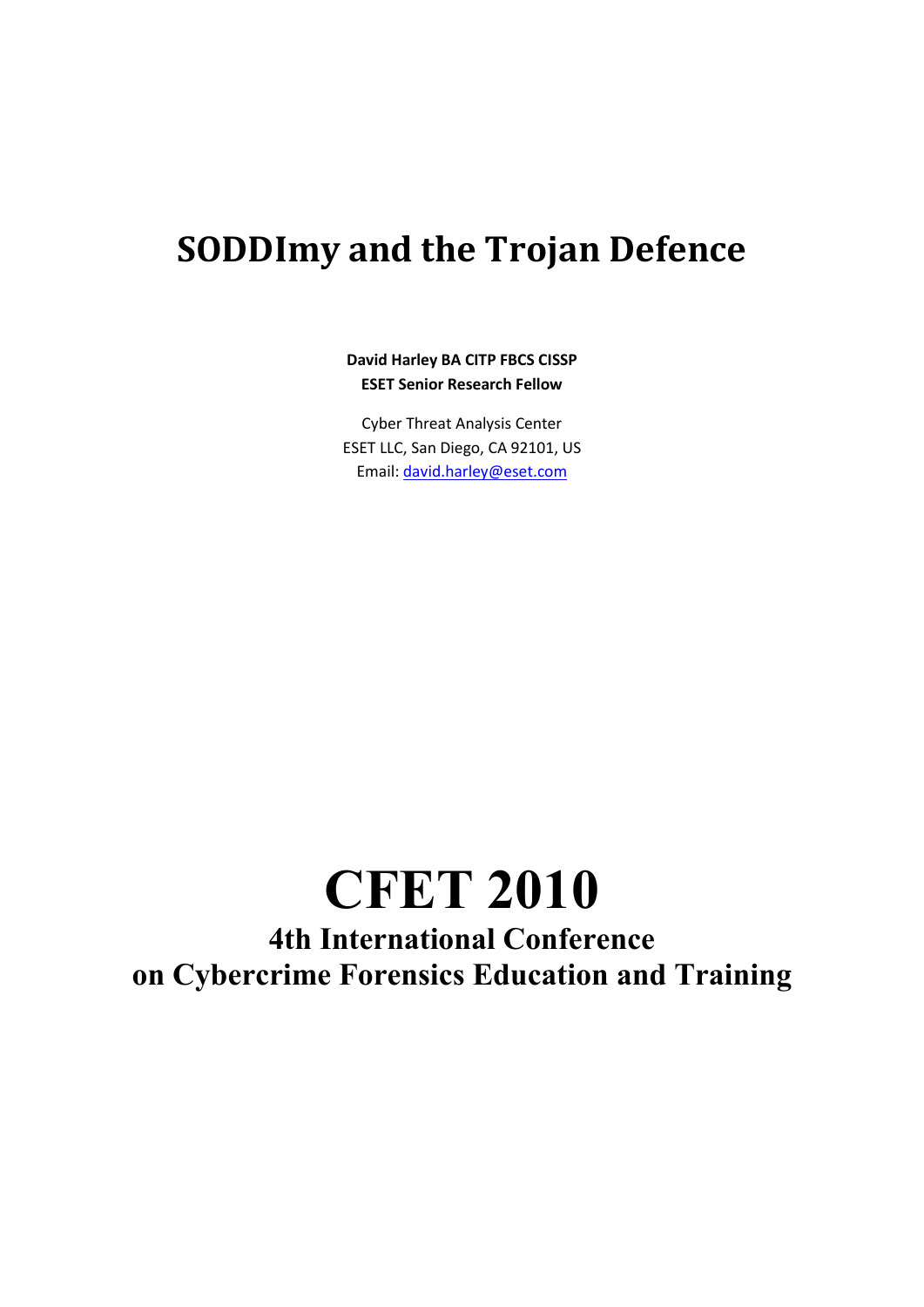#### **Abstract**

*SODDI is a familiar acronym among those working in cybercrime: it stands for Some Other Dude Did It. There's nothing novel about criminals claiming that some offence with which they are charged was someone else's responsibility, of course, whether it's the victim or some third party. In the specific area of child abuse, it can be difficult to untangle layers of denial [1, 2] but in recent years frequent use has been made of the Trojan Defence, [3] which might be tersely if loosely summarized as "it must have been a virus" (leaving aside for now the technical differences in malware classification). This attempt at a "Get Out of Jail Free" card is not confined to one type of crime (indeed, it's as likely to be heard in workplace disciplinary contexts as in courtrooms), but it is currently particularly associated with child-related offences, at least in popular perception.*

*As always where child abuse is concerned, attempts to negotiate these murky legal waters have been hampered by a strong emotional undercurrent: debate has been polarized between those who believe that the SODDI defence is about as convincing as "the Internet ate my homework" [4], and those who fear that natural revulsion at paedophile activity and eagerness to prosecute those who practice it may lead to the conviction of innocent parties. In fact, as a general rule, the assertion that "malware installed itself, performed some illegal act, then removed itself leaving evidence of the activity behind but no trace of itself", while not technically impossible, is not particularly likely. But most modern malware is primarily a constantly changing delivery mechanism for attacks that themselves change ownership, target, and context according to market forces and the need to evade tracking by law-enforcement and other interested parties. [5]*

*Much has been made of the way in which the Julie Amero case was compromised not only by forensic flaws and inadequate preservation of the chain of evidence, but by the presence ineffective, obsolete security software. [6] Malware and anti-malware have evolved since then, but has forensic understanding of those evolutions increased correspondingly?* 

*This paper will review the 2010 threatscape, considering some cases and scenarios that highlight some of the ways in which malicious software has impacted (or could impact in the future) on investigation, whether by law enforcement agencies or in the workplace. But it will also look at some of the psychosocial issues that may distort our ability to apply our understanding of those technologies appropriately in emotionally charged contexts.*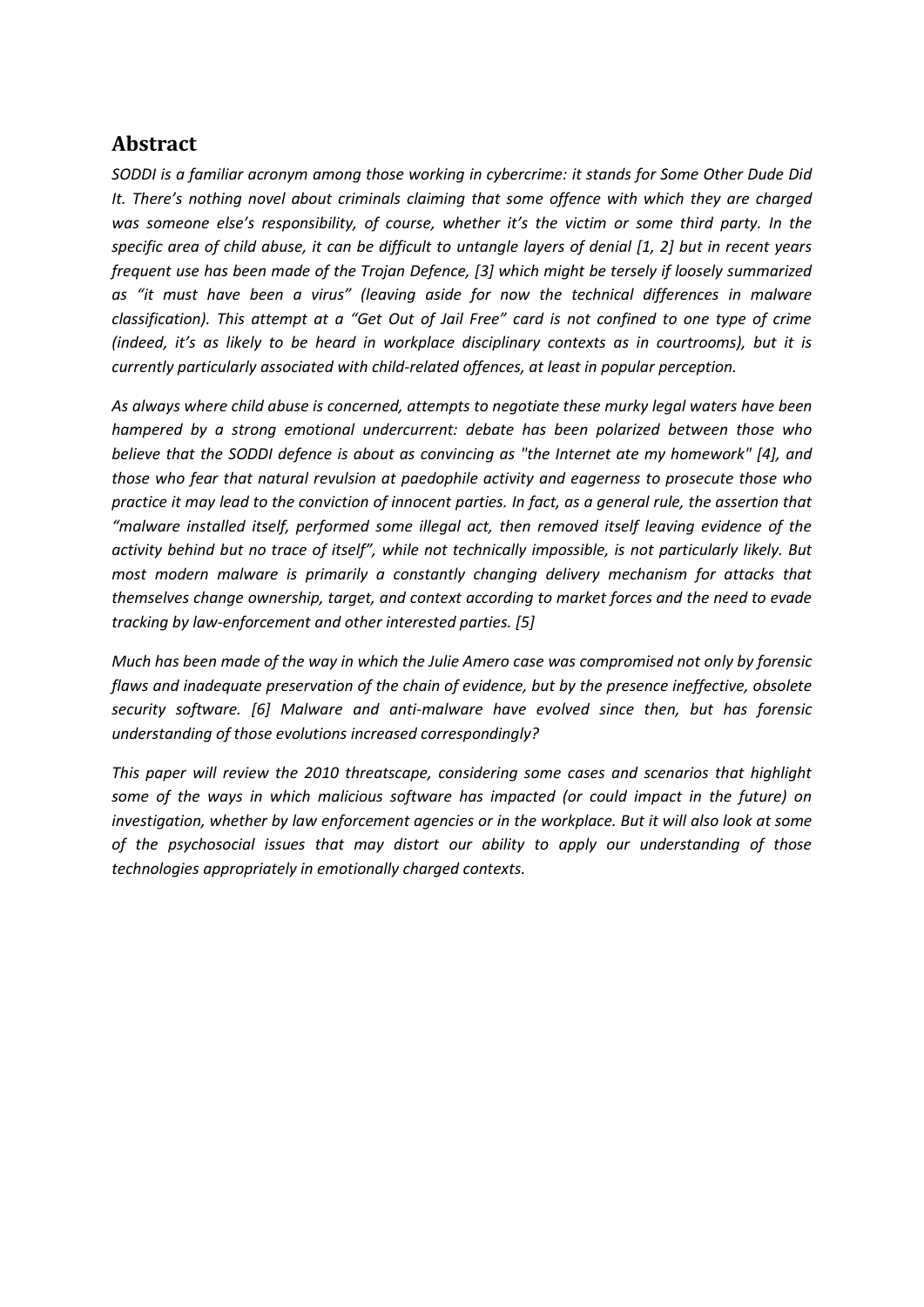#### **Introduction**

SODDI is a familiar acronym among those working in cybercrime: it stands for Some Other Dude Did It.

In the context of the problem considered here, the Trojan Defence is a subcategory of SODDI that might be tersely if loosely summarized as "it must have been a virus". We'll leave aside the technical differences in malware classification in this paper, though a consideration of the way in which the shift from viruses to other forms of non-replicative malware has affected malware forensics might make an interesting discussion for another occasion.

This attempt at a "Get Out of Jail Free" card is not confined to one type of criminal or disciplinary context. In my time with the NHS the author once contacted a hospital staff member and requested that she stop forwarding a well-known hoax over the NHS network. She responded that their IT department had found a virus on her system which had forwarded the hoax. Now that's an unusual payload... Nonetheless, malware is credited (correctly, in many cases) with lots of strange payloads that go much further than the cascading letters, ASCII animations and chewed up data of the 80s and 90s.

A few years ago the Trojan defence started to pop up in all sorts of cases, but it is currently particularly associated with child-related offences, at least in popular perception.

There's nothing novel about criminals claiming that some offence with which they are charged was someone else's responsibility, of course, whether it's the victim, the voices or some other third party. In the specific area of child abuse, it can be difficult to untangle layers of denial.

### **Six Aspects of Denial [1]**

- Denial of the Act
- Denial of the Child as Person
- Denial of the Child as Victim
- Denial of Adult Responsibility
- Denial of Consequence for the Child
- Denial of consequences for the offender.  $\bullet$

This paper focuses on first stage denial, according to the model posited by Mezey et al: while there may be incontrovertible evidence of the existence of illegal material (assuming the chain of evidence is properly preserved), the defence in the cases considered here rests on the non-participation of the accused in its acquisition. [2]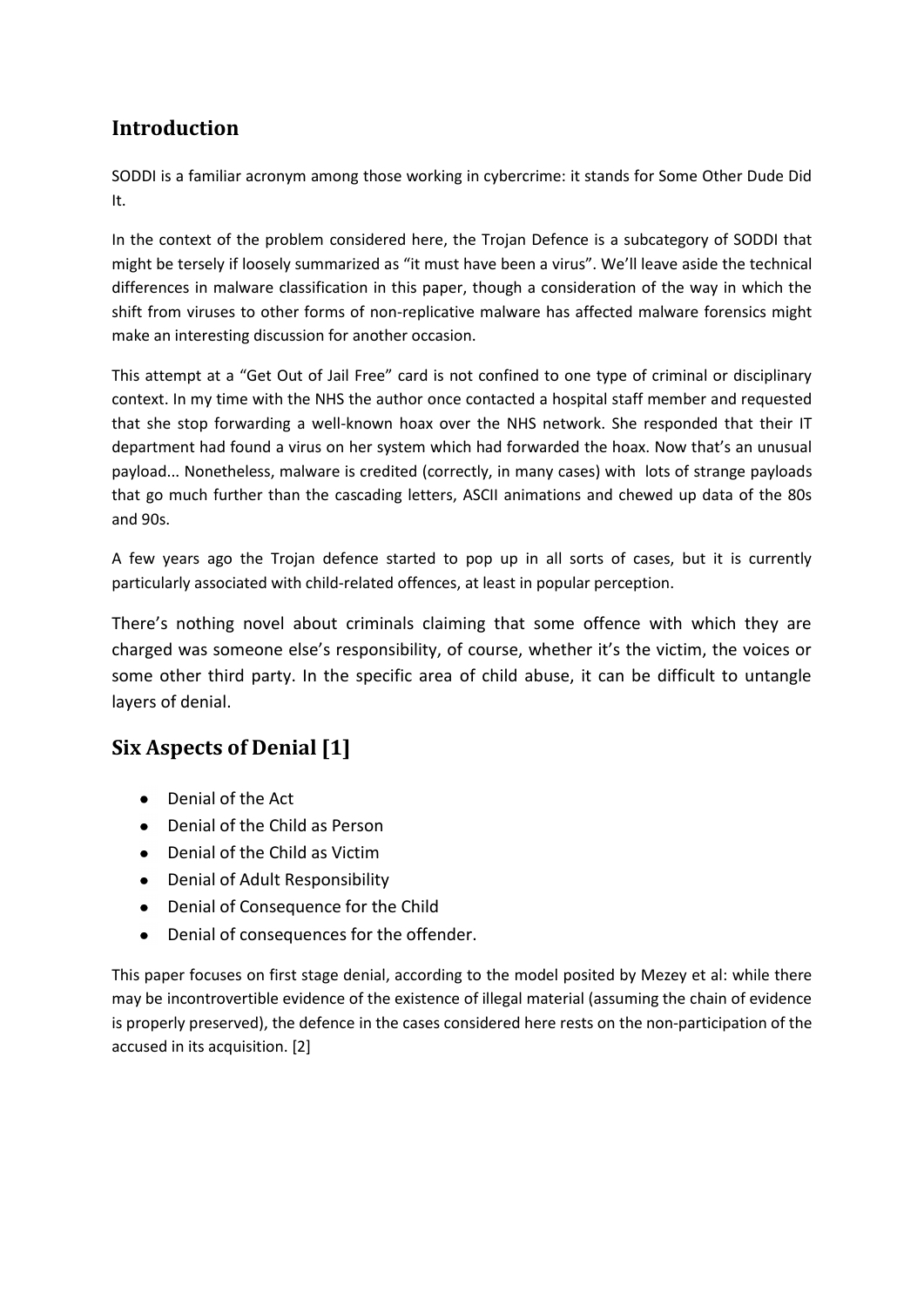#### **The Case for the Prosecution**

The 1988 Criminal Justice Act, Section 160 makes it an offence to be in possession of an indecent photograph of a child. But this isn't the only form of pornographic activity that may lead to investigation, whether it's criminal or otherwise. The primary forms are:

- The possession, viewing, downloading, transmission or any storage of paedophiliarelated material or any involvement whatsoever with the traffic of such material.
- The trafficking of bestiality-related material
- Trafficking in other "adult" material.

Even where such activities are not actually illegal, they are usually in breach of national and local Acceptable Usage Policies, and liable to investigation. But we'll focus here on examples of child-abuse related incidents.

According to The Register [7], a resident of Wisconsin whose laptop contracted a virus, took it into his local Best Buy store for repair, even though it contained a number of abusive images. The press reported that the technician assigned to repair it found a child-abusive pornographic image displayed as its desktop background, and attempted to replace it because he was working in a public area of the store. Finding more pornographic photos in the "My Pictures" folder he notified his manager, who called the police, and they, apparently, found 67 abusive images on the computer.

You might think it's strange to take a machine with this kind of content to a store for repair, but one-time rock star Gary Glitter was jailed for 4 months in 1999 under somewhat similar circumstances with something like 4000 abusive images on the machine for repair. [8]

Graham Cluley [9] noticed a resemblance between the Wisconsin case and a case from 2005.

```
Dear Sir/Madam, 
We have logged your IP-address on more than 30 illegal 
Websites. 
Important: Please answer our questions! The list of 
questions are attached. 
Yours faithfully, 
Steven Allison 
Federal Bureau of Investigation-FBI-
935 Pennsylvania Avenue, NW , Room 3220 
Washington , DC 20535 
Phone: (202) 324-30000
```
#### **Figure 1**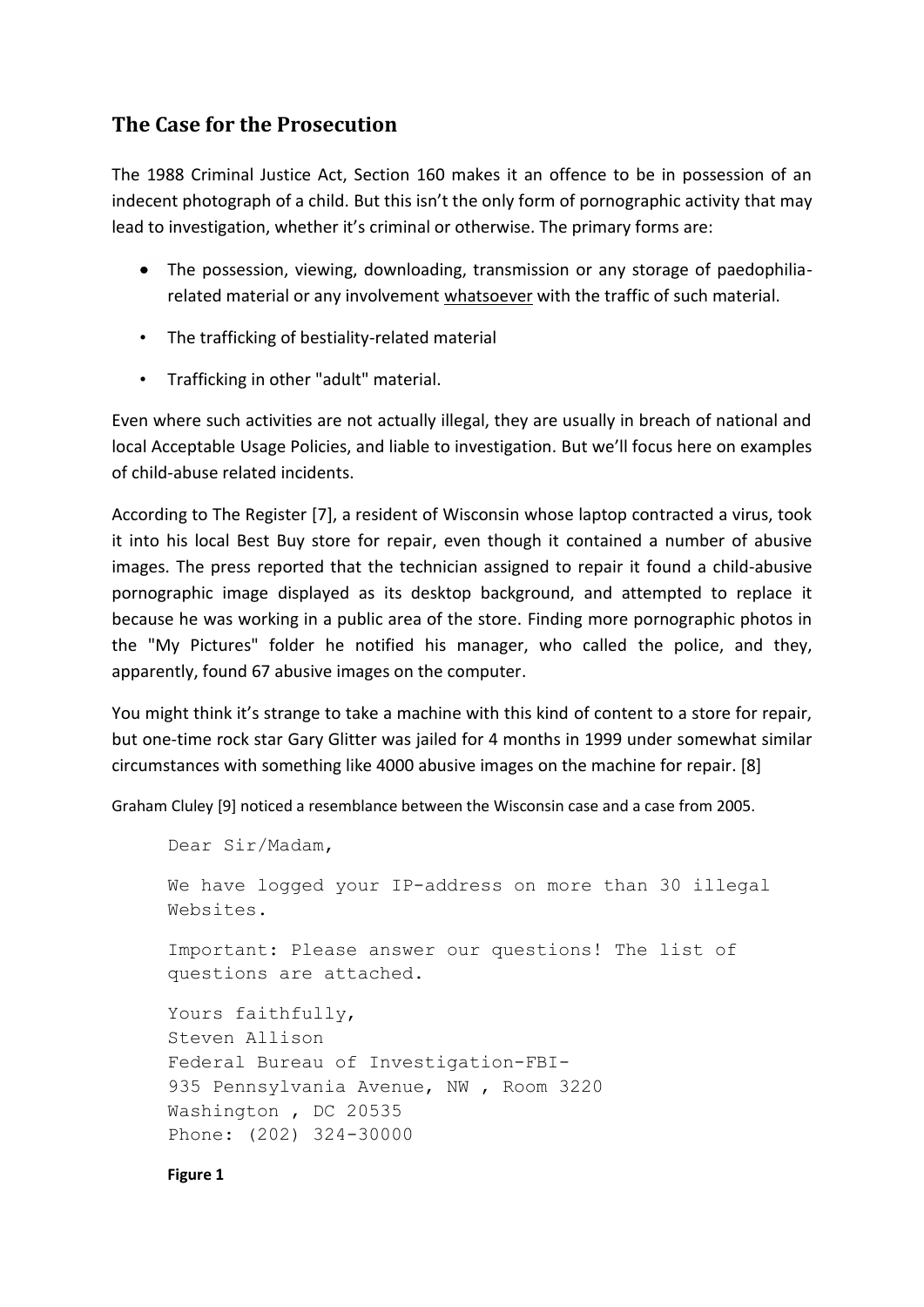Sober-Z is an elderly mass mailer that used messages like the one in Figure 1 to trick victims into opening a malicious attachment. In this instance, a 20-year-old German man got a message claiming that he was being investigated by Germany's Federal Crime Office for "visiting illegal websites." After the individual in question turned himself in, police did indeed find pornographic pictures of children on his computer.

As Shakespeare might have said, the plague's the thing wherein I'll catch the conscience...

# **A Novel Approach to Courtship**

According to the Times [10] (see Figure 2), Ilkka Karttunen became so obsessed by a co-worker that he tried to break up her marriage in the hope of establishing a romantic relationship with her. He broke into her home and used the family computer to download abusive images of children, then stole the hard drive and sent it anonymously to the police.



#### **Figure 2**

Officers discovered evidence of Karttunen's involvement on a computer in his garden shed, but it's not clear how they came to make that search from the report.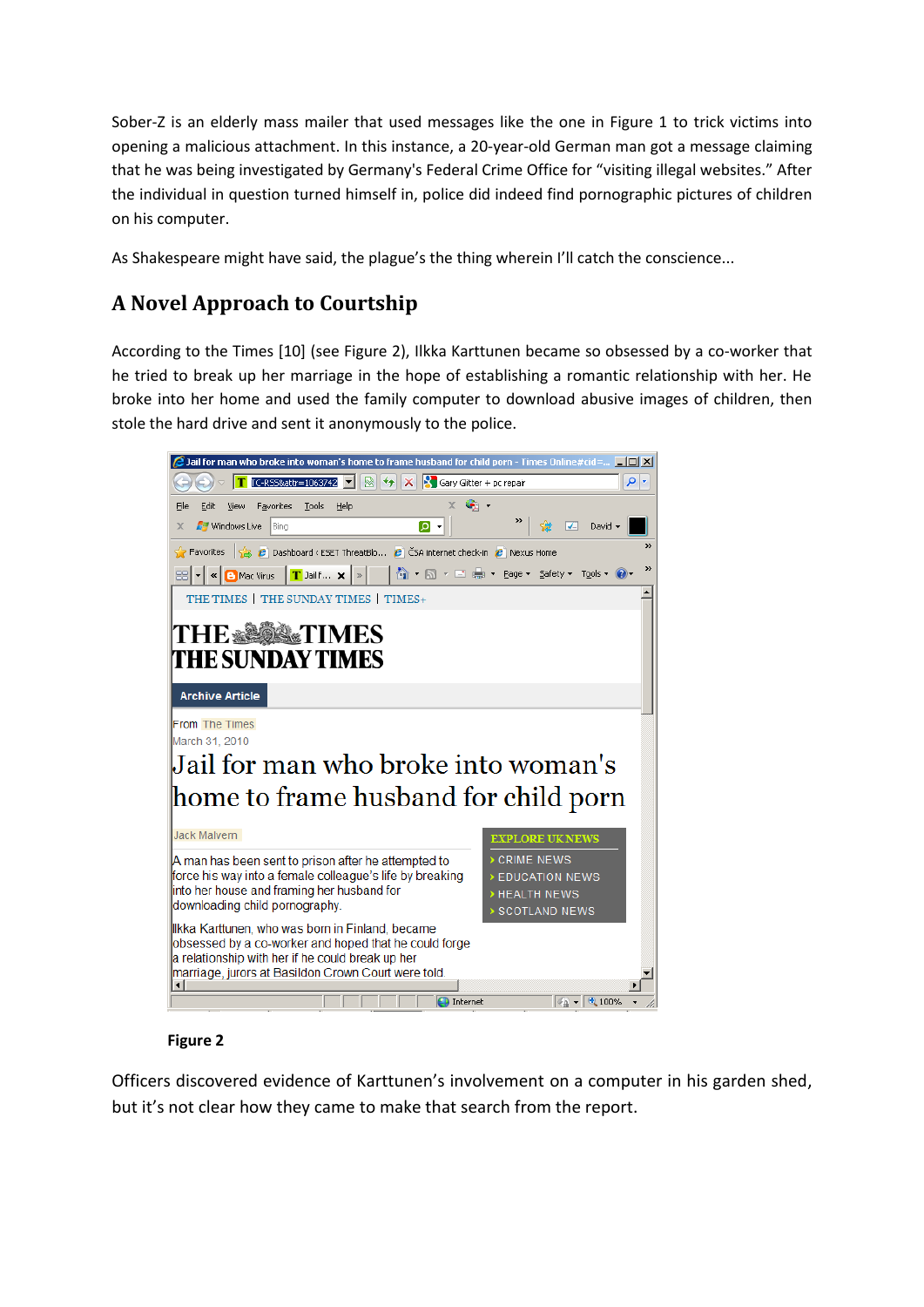Analysis with specialist software showed that it contained the entire contents of his victim's home computer. In the meantime, of course, the husband had been arrested and denied access to his home and children.

#### **Caretaker took insufficient care...**

There is an episode of "Judge John Deed" (a UK television drama known to the unenthusiastic as Judge Dreddful) where the establishment tries to neutralize the pompous crusader by planting child abuse images on his laptop. [11]

According to a story by John Oates in The Register [12], a caretaker in East London pulled a similar stunt against his colleague in the hope of getting his job, and sent police a CD containing 177 child sex abuse images that he claimed came from his co-worker's computer. Police found another 235 images on the co-worker's laptop. However, the culprit was arrested after police traced the mobile phone used to make the original anonymous call.

In fact, there was an epidemic of attempts made by Eastern European "Cyber-extortionists" in the first decade of the  $21<sup>st</sup>$  century to extort relatively small sums by threatening to wipe the hard drives of their victims, or to plant child-abusive images on their systems, so there's more to this than farfetched TV plotting. Mark Rasch suggested that "the possibility of Trojans and the relative ease with which they could be used to promulgate such an attack made the threats credible." [13].

And indeed, Haagman and Ghavalas remark in a paper published by on the Trojan defence [3] that "storing files on other systems is a common tactic for attackers. Individuals who share copyright protected materials store their contraband on high-speed servers; hackers store their 'rootkits' on compromised systems or other publicly accessible servers." The reference here is to distributed storage of illegal materials in general, in the context of botnets. However, it's perfectly possible that child abuse-related material in particular may be stored in such contexts.

#### **So what about the forensics?**

What have we seen so far? Detective work, yes. Psychological analysis, yes.

But there's no particular emphasis on exhaustive, bit by bit analysis of disk images in these accounts, apart from a reference to specialist forensic software used in terrorist cases in the Kartunnen story. However, in 2003, an article by Neil Barrett highlighted a trial in which illegal, pornographic material seemed to have been placed on "an innocent man's computer by a Trojan program

In this case, though, there apparently *was* evidence: a Trojan was found linked explicitly to the paedophile pictures. According to Barrett, the defendant had not accessed the pictures and that he could not have known they were on his computer.

This conclusion was reached even though Devon police found child-abusive images on the accused individual's home PC, and ISP logs seemed to identify him as responsible for the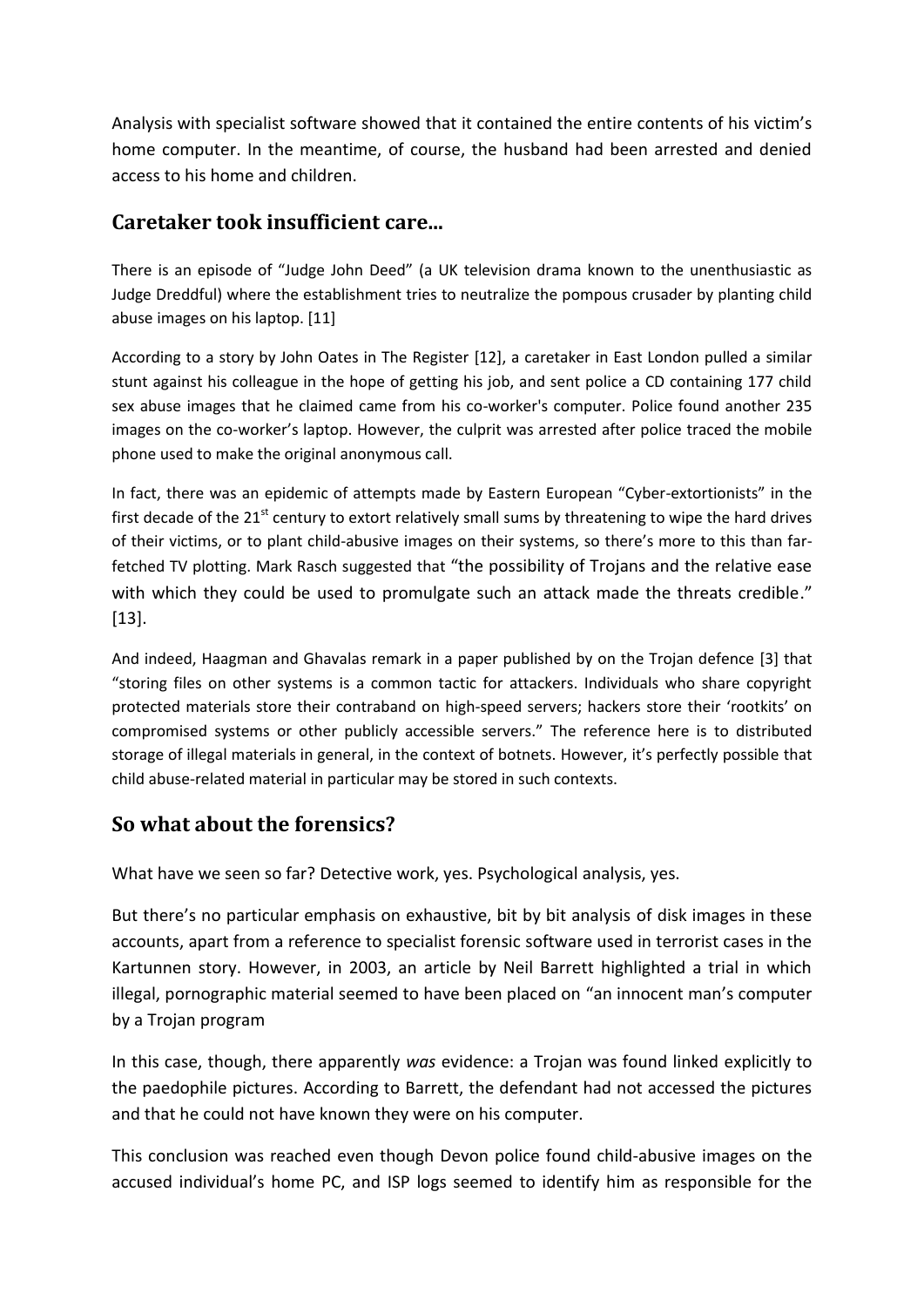downloads. However, evidence was found that there *were* Trojans planted on Green's computer that hijacked his browser and logged into porn sites. The prosecution was unable to prove definitively that the files were knowingly and intentionally downloaded, and the charges were therefore dismissed.

### **We Have A (Dos) Problem, Houston.**

Another individual was charged in Southwark Crown Court with carrying out a denial of service (DoS) attack on the computers of the port of Houston, Texas in 2001, after ISP logs traced the attack to his computer.

In this case, a forensic audit of the computer showed no trace of a Trojan. However, he argued that a Trojan *could* have been responsible for the attack, and that the government could not prove its case "beyond a reasonable doubt". The jury was apparently convinced by his expert credentials: he was acquitted in October, 2003. It was a cause of considerable concern in law enforcement and security circles at the time that just the bare possibility of an undiagnosed infection was seen as introducing enough reasonable doubt to dismiss a case. Would we start seeing the Trojan defence causing failed prosecutions in all sorts of unexpected contexts?

Fortunately, this has so far been more of a trickle than an avalanche, and there have been cases where the Trojan defence has failed.

#### **Unsuccessful Use Of Trojan Defence: Child Abuse Case**

Barrett has stated [14], referring specifically to child abuse cases, that the Trojan defence has been implausible where experts were able to show that

- Pictures had been viewed and moved around.
- No indication that were loaded as pop-ups
- No indication of spam email
- No evidence of the presence of a Trojan

However, he also cites three possible defences:

- The picture is there for a legitimate reason, as in the possession of an authorized investigator, or the individual has been asked to retain the picture by the police pending investigation. Of course, if they tell you to delete them, there is also some protection if subsequent investigation finds *deleted* images, though there may be some scope for misuse there.
- The system user hadn't seen the picture or had no reason to believe it was in breach of the law.
- The material was unsolicited and not kept for any length of time, a defence that is considered to cover the instance where extreme material is transmitted in spam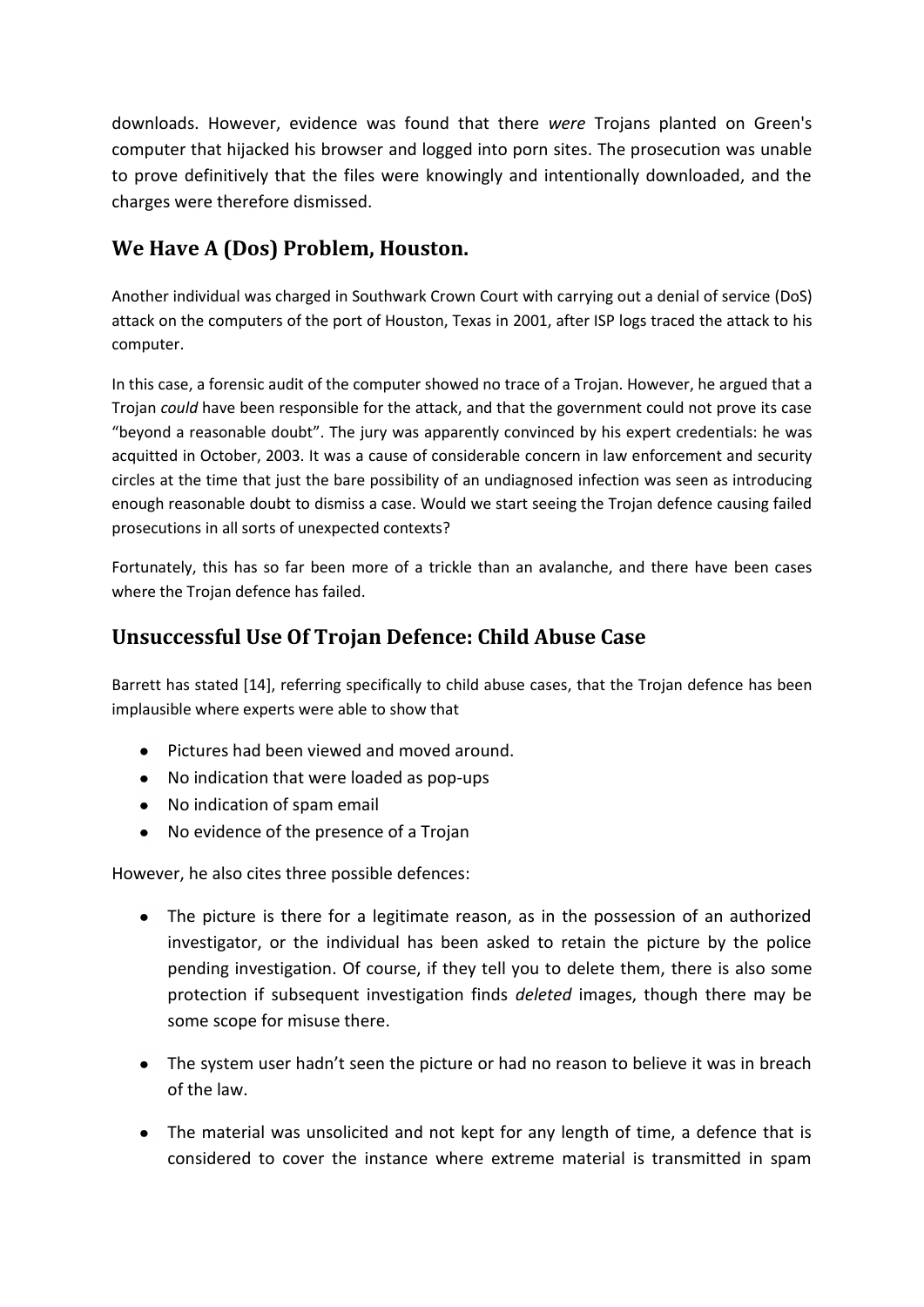(though direct transmission as spam has probably diminished dramatically in recent years).

Barrett suggested that in the event of receiving such spam, you should contact the police or delete them immediately. And indeed, in an earlier phase of his career, the author had to spend a lot of time deterring people from forwarding such material for evaluation, since that would make them a "distributor" and in "knowing possession" of the image.

### **The Child Porn Virus**

In the Red corner: those who believe that the SODDI (Some Other Dude Did It) defence is about as convincing as "the dog ate my homework"...

In the Blue corner: those who are concerned that natural revulsion at paedophile activity and eagerness to prosecute those who practice it may lead to the conviction of innocent parties...

A recent article by Geoff Liesik on "Authorities scoff at 'child porn virus' tale" [15] revisits the schism between the two groups.

The question revolves around the assertion that malware was installed, downloaded illegal material, then removed itself leaving no trace of itself except the residue from its payload, such as pornographic records. (Again, we'll disregard the fact that this issue is much more about malware in general than it is about viruses, technically speaking.)

This defence has been accepted in the past, but a sophisticated jury nowadays is likely to wonder why such a Trojan (which is not technically impossible, though unlikely) would have been installed

The likeliest scenario seems to be that one person might use the technique to "frame" another, as we saw in previous examples: however, an investigator would still be interested in the identity and motivation of the malefactor, as well as the technical and forensic issues of access and programmatic behaviour.

But what if there's no motivation, no deliberate targeted attack?

### **I, Bot**

Botnets are highly adaptive networks of compromised computers [16]. Range, components and structure changes according to need as zombie PCs (infected with a bot or agent software that controls the infected PC) and servers are taken down, and as the attack type and target changes. For example:

- DDoS attacks (for purposes of revenge, extortion, or self-protection of the botnet)
- Use of distributed processes for click fraud, captcha breaking, and for disseminating scams and spams and other malware
- Storage and distribution of other illicit content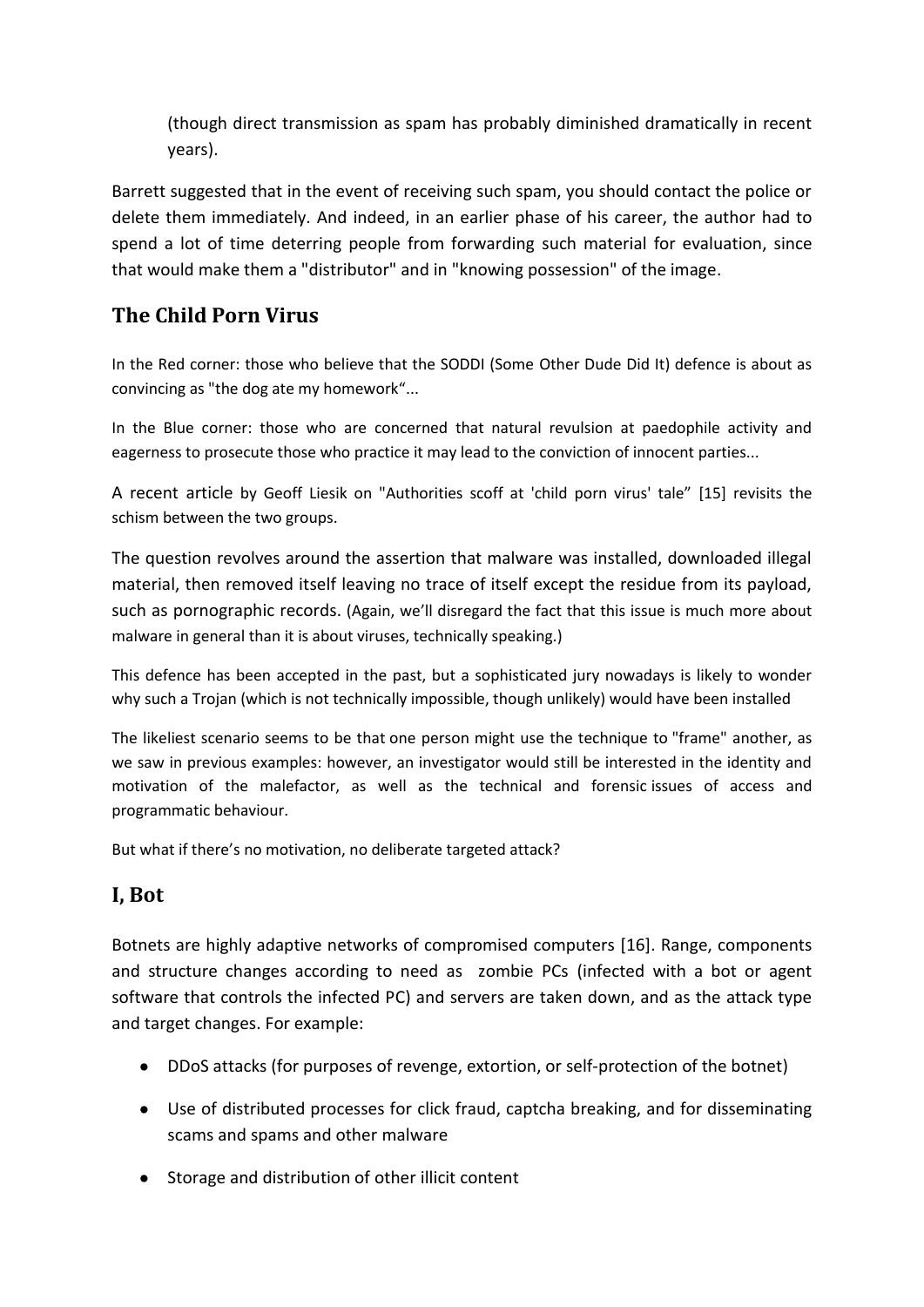So what does "adaptive" mean? Bots and botnets are apt to:

- Change shape
- Self-update
- Change role
- Change the function of the "zombie" PC.

Botnets are a highly dynamic, fluid ecosystem [17]. Zombie systems are switched in and out, and control and function passes from one botmaster to another. Software is updated and replaced, even supplanted by malware from a different source. Potentially, a bot-infected system is an agent for anything that makes money [18], such as those listed in the previous slide. It's a participant in orchestrated, distributed attacks. It may be used as a command and control server, as a drop box for stolen credentials, as a repository for malware, and other illegal material.

But it's also a battleground: a vulnerable machine may perform many attacks for many customers of more than one botmaster, and each of those attacks may leave a layer of residue. The remote administrator doesn't care about what is left from previous attacks as long as it doesn't affect his ability to make use of the system.

And the system's nominal owner may have no more idea of what's happening on "his" system than you and I have of what's happening sub-microscopically in our own bodies. If he is aware that something is not "right" he may have no idea of how to fix it, or take inappropriate measures such as the use of rogue security software.

Above, we saw a summary of contraindications of Trojan defence [14]. But that summary assumes a far more static environment than the one I've just described. Files may be accessed for reasons other than viewing, and they may or may not be moved around. If they're installed by malware, it's not unlikely that they'll be somewhere hidden where they can reside comfortably until an investigator comes along and unearths them. Spam email comes and goes, and may be deleted with no indication left of damage that it's done. In a world where tens or hundreds of thousands [5] of unique malicious binaries are processed daily, finding evidence of one Trojan on a beleaguered system is not a trivial task.

#### **The Case for Scepticism**

Capt. Rhett McQuiston supervises the Internet Crimes Against Children Task Force for the Utah Attorney General's Office. In 2009, he responded [15] to an Associated Press report of innocent people labelled paedophiles as a result of pornographic images installed on their PCs by malware, and suggesting that pedophiles might use infected computers to store and view images and videos.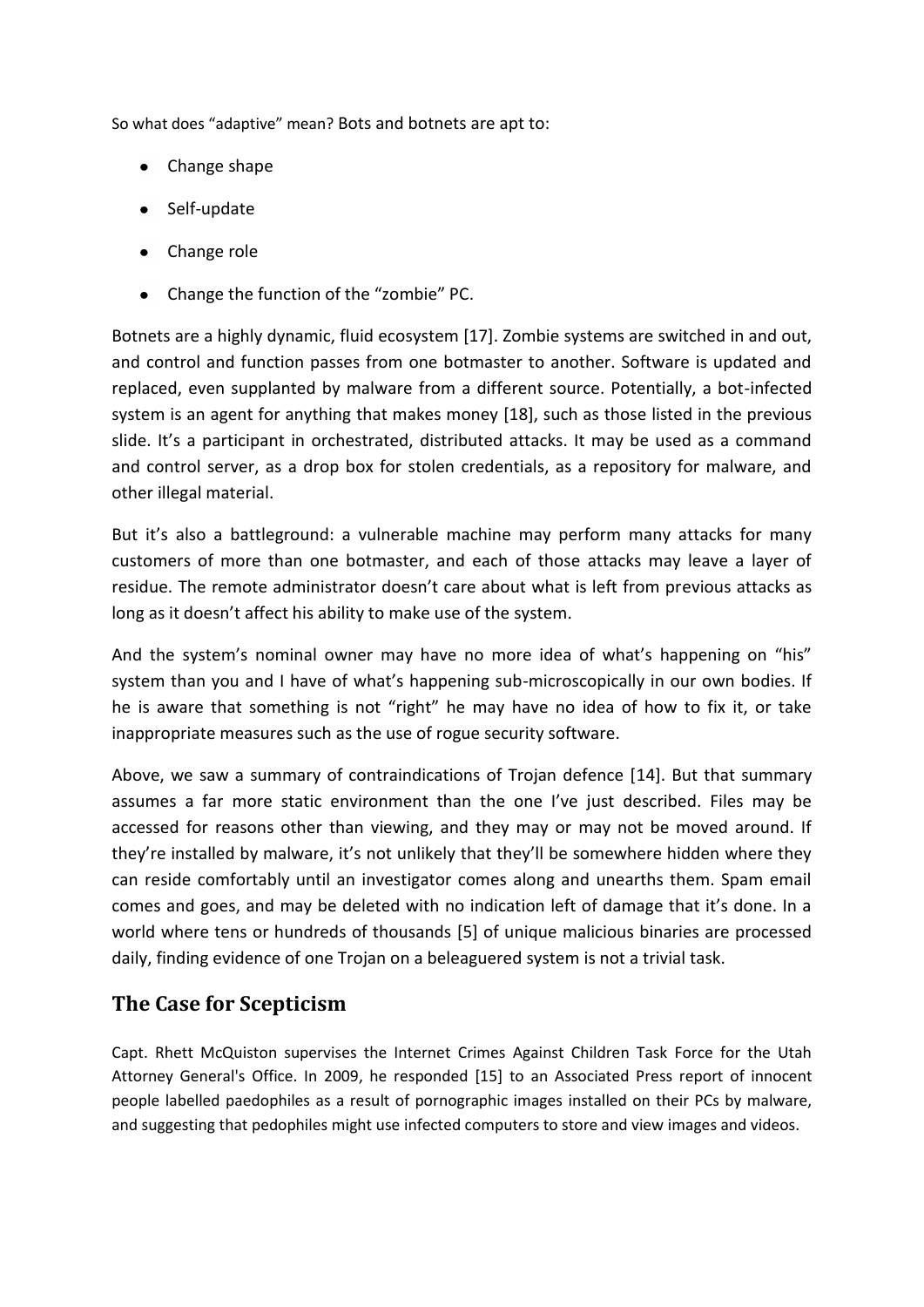(Well, there are very recent reports [19] of Facebook being used to store and exchange paedophile material, but a paedophile ring might also employ the services of a botnet crew, as already mentioned. Indeed, social media are starting to look like the new botnet ecology. )

McQuiston stated that his team had had individuals make that claim, but that investigation had always proved otherwise.

That disproof comes in many forms. A confession made during interview isn't really within the remit of this presentation, but forensic examination looks for:

- Review of visits to known bad sites
- Quantity of stored images
- Number of accesses to stored images
- Keywords entered into search engines

McQuiston said, reassuringly, that "we've never once just gone off the images alone and said we're taking someone to jail. Let's hope so.

# **There Is No "Mystery Porn Virus" (Probably)**

But there is a lot of morphing, self-protective malware. Beware of Greek gods bearing bots ...

No report I've seen has mentioned specific malware (most have just said "viruses" and the use of that term in itself makes it hard to estimate how much credence to give to the reports).

The "take home" point here is that *in principle* many malicious programs might have functionality at some point in their life-cycles: for instance, in order to use a victim's machine as a repository for illegal material, and might also have self-protective and morphing characteristics that could compromise forensic analysis in terms of establishing guilt or innocence.

Sophos have reported [20] Zeus samples "crafted to ensure that they only work when executed on one specific machine and from one specific path. Any attempt to execute the sample on a different machine or from a different path will result in early termination of the malware and no impact on the target system"

Zeus is normally associated with banking Trojans, attacks on military sites and possibly even SCADA sites, not paedophile activity. But there are many overlaps and dependencies in the black economy. Coders are not necessarily "contracted" to a single gang, and unexpected dependencies crop up all the time. For example, it's been suggested that the Stuxnet worm used for attacks on certain SCADA installations was able to use Verisign certificates stolen from Jmicron and Realtek [21] because they were acquired in some way from Zeus, which is known to steal certificates [22]. That's just one theory, of course, but it is at least an indication of how little insight we have into the alternative economy.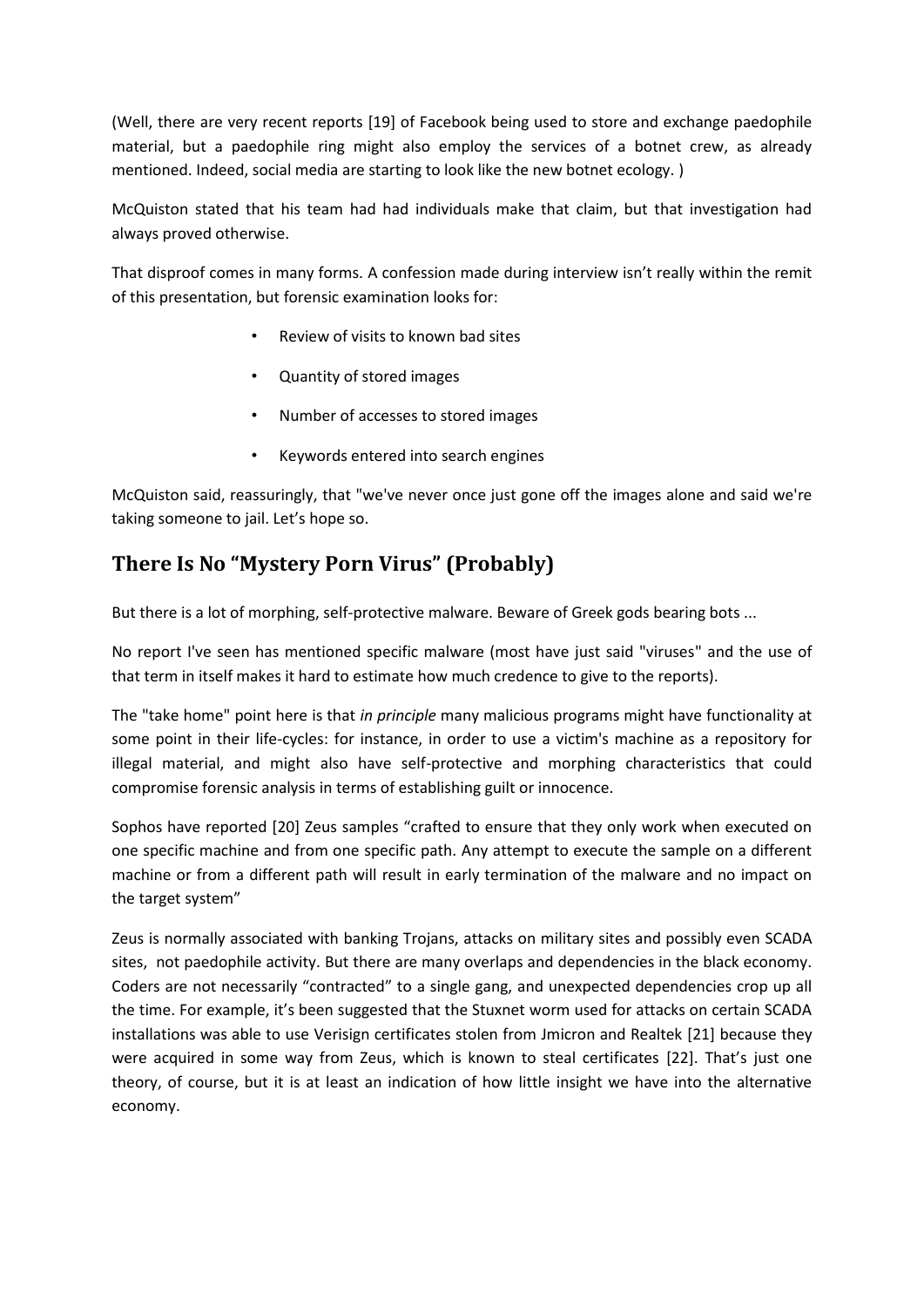#### **A Pinch of Salt Lake City**

Joseph Jardine, a Salt Lake criminal defense attorney, on the other hand, suggested [15] that Utah presents particular problems where "so many home computers have only one login and password but are used by multiple people." I don't know how Utah compares in that respect to other parts of the US, or indeed the world, but the assertion may hold true in some corporate environments. Certainly, when the author's role included direct user support, telling customers not to share passwords was a continuing theme, and the audit trail issue was one of the factors behind it.

Jardine also suggested that the need to secure a conviction may override the interests of the accused and raised the spectre of defence and economics, claiming that "...employing his own examiner to review the forensic investigation conducted by authorities...can add \$5,000 to \$10,000 to a client's legal bill..."

One resident of Wyoming might agree: he is, reportedly, currently serving six years for child porn found in a folder used by a file-sharing program on his computer. He asserts that he used the program to download video games and adult porn, but not child porn.

An investigator testified that his antivirus software wasn't working properly and suggested an infection. She found no evidence that videos on his computer had been viewed or downloaded fully, but the pursuit of that defense was curtailed, when she ended her investigation due to a dispute with the judge over her fees. [23]

A prosecution forensics expert, Randy Huff, on the other hand, maintained that the accused man's antivirus software was working properly, and that he ran other antivirus programs on the computer without finding an infection.

It pains me to say this, given the industry that has paid my mortgage for some years now, but it's not unknown for AV to miss malware. Of course, what is more problematical is that the article suggests that establishing whether the AV was working was critical to the success of the prosecution. There's no suggestion that a more searching forensic analysis was carried out.

The Julie Amero case was not directly concerned with child pornography – the offences of which she was convicted were related to "risk of injury to a minor, or impairing the morals of a child". But it is somewhat apposite in that it was compromised by significant forensic flaws in procedure, questionable use of investigative technology, and optimistic assumptions of the effectiveness of obsolete security software. [6]

No-one, as far as I'm aware, has found an (untargeted) malicious program that *always* downloads illegal porn to a victimized system. However, if you find that there is *something*  installed that is *still* downloading child-related pornography at the time of investigation, *and*  you can state with some certainty that "something" is malware rather than a black utility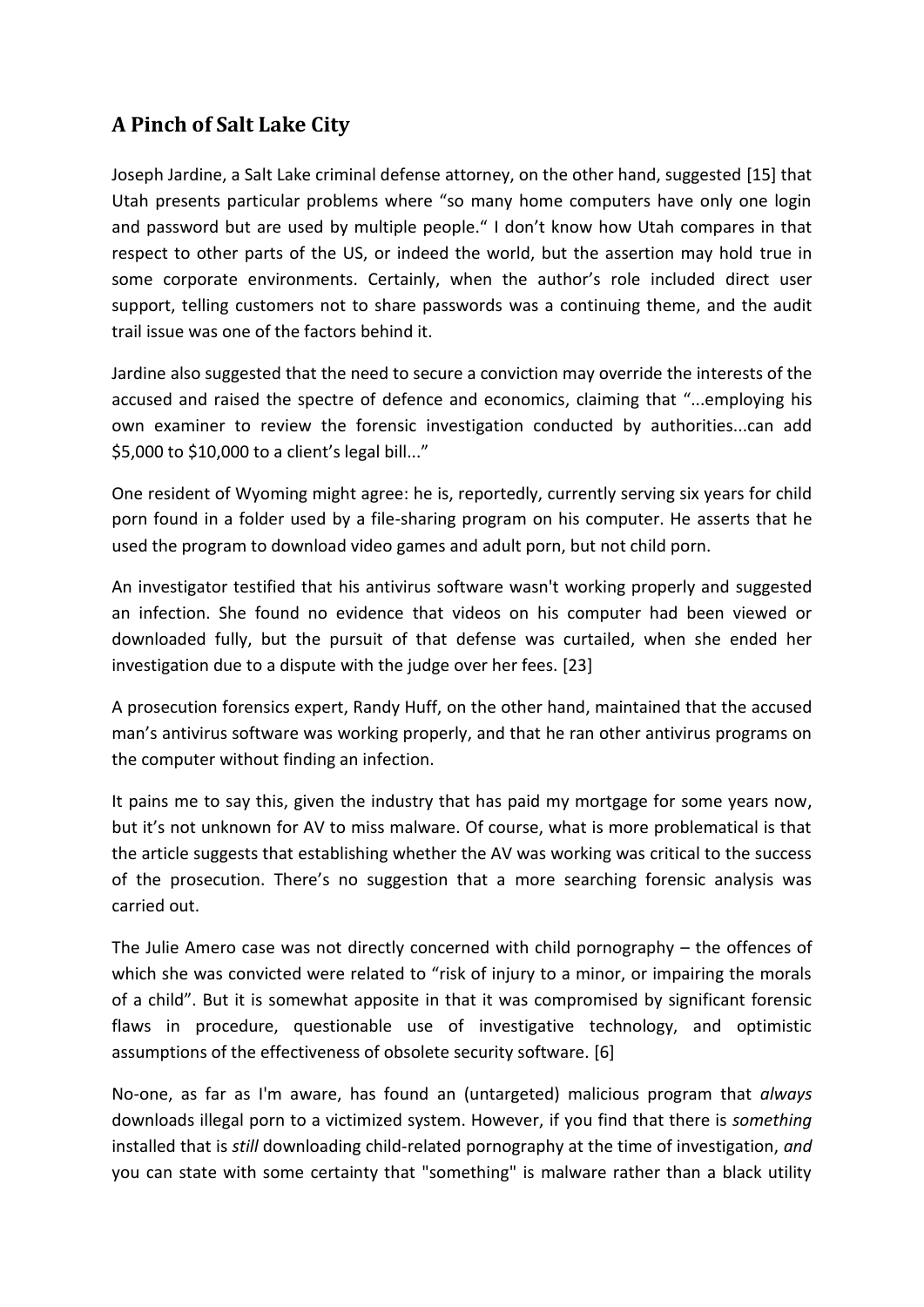deliberately installed by the user to facilitate the downloading of illegal material, there may be a viable defence.

Unfortunately, if you find malware that doesn't have that payload, it's still possible to argue that it might nevertheless have had it at *some* point since the machine was infected, because it's highly characteristic of botnets to change the function performed by individual infected machines according to the changing requirements of the botmaster or his customers.

Certainly, that's far too much like a get-out-of-jail-free card for comfort. No-one is in favour of imprisoning the innocent, but it's likely that a lot of guilty people will continue to try to use this approach.

However, the only way of mitigating (*not* fixing) this ambiguity is by absolutely scrupulous forensic examination. Yet maintaining the integrity of the chain of evidence is, though critical, by no means the hardest part of the problem. The only sort of forensic investigation that stands a chance of giving useful information in this scenario involves all sorts of legal, resourcing and administrative complications. To do it properly requires *more* than forensic skill and in-depth knowledge of malware (not to mention a strong stomach and appropriate clearance). Not a job that most people would relish, and one with a notoriously high burnout rate.

The sort of examination that's hinted at in some recent reports suggests a form of dynamic analysis that involves reproducing the illegal behaviour. Sometimes this may be the only way of gathering evidence, but it's an approach with obvious and murky legal implications.

A more generic legal approach might be to link the fact that at least one of the "victims" cited in recent reports did admit to downloading "adult" porn, which, irrespective of legality or morality, escalates the risk of exposure to malware and to other forms of porn: porn merchants don't care about what they push as long as they don't expose -themselves- to punitive action. So there's an element of reckless endangerment, especially when a victim doesn't have properly functional security software, as may have been the case in that particular instance. But is a long sentence appropriate if the suspect's crimes are too much faith in his security software and an expensive expert witness?

#### **Selected Bibliography**

[1] Murphy, W.D. (1990) *Assessment and Modification of Cognitive Distortions in Sex Offenders*, in "Handbook of Sexual Assault: Issues, Theories and the Treatment of the Offender".

[2] Mezey, G. et al. (1991) *A Community Treatment Programme for Convicted Child Sex Offenders: A Preliminary Report*. Journal of Forensic Psychiatry 1: 11-25.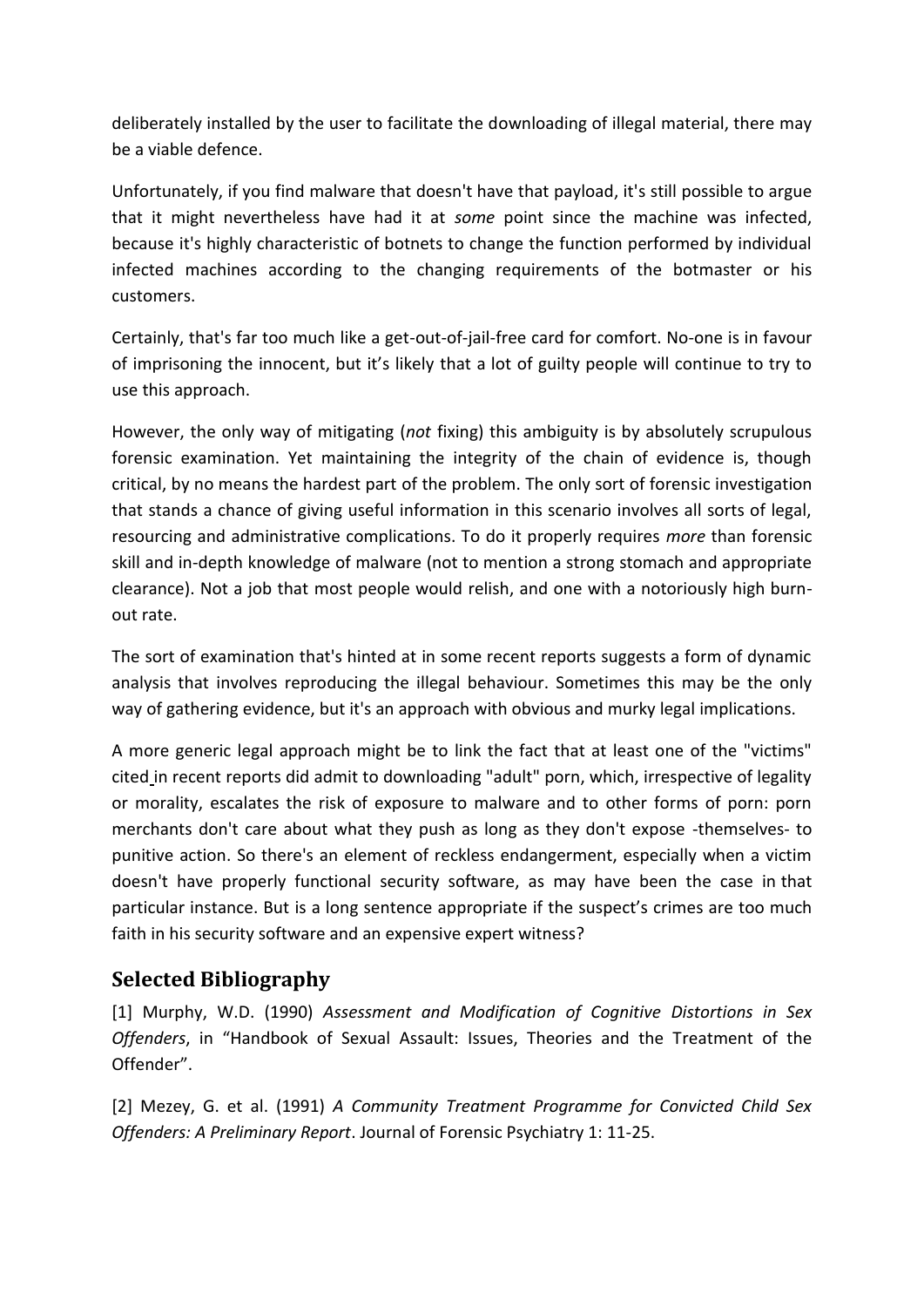[3] Haagman, D., & Ghavalas, B. (2005) *Trojan Defence: a Forensic View*. Available from: [http://220.231.93.23:8000/collect/EN-digital/index/assoc/HASH815b.dir/1c\(53\).pdf](http://220.231.93.23:8000/collect/EN-digital/index/assoc/HASH815b.dir/1c(53).pdf) (Accessed:  $3<sup>rd</sup>$  July 2010).

[4] Liesik, G. (2009) *Authorities Scoff at 'Child Porn Virus' Tale*. Available from [http://www.deseretnews.com/article/705343760/Authorities-scoff-at-child-porn-virus](http://www.deseretnews.com/article/705343760/Authorities-scoff-at-child-porn-virus-tale.html)[tale.html](http://www.deseretnews.com/article/705343760/Authorities-scoff-at-child-porn-virus-tale.html) (Accessed: 3rd July 2010).

[5] Harley, D. (2009) *The Game of the Name: Malware Naming, Shape Shifters and Sympathetic Magic*. Available from: [http://www.eset.com/resources/white](http://www.eset.com/resources/white-papers/cfet2009naming.pdf)[papers/cfet2009naming.pdf](http://www.eset.com/resources/white-papers/cfet2009naming.pdf) (Accessed: 3rd July 2010)

[6] Phillips, D., Harley, J., & Harley, D. (2007) *Education in Education*. In "The AVIEN Malware Defense Guide for the Enterprise, ed. Harley (Syngress).

[7] http://www.theregister.co.uk/2010/05/19/child abuse pc repair/

[8]<http://news.bbc.co.uk/1/hi/uk/517604.stm>

[9] [http://www.sophos.com/blogs/gc/g/2010/05/18/child-porn-desktop-virusinfected-pc](http://www.sophos.com/blogs/gc/g/2010/05/18/child-porn-desktop-virusinfected-pc-repair/)[repair/](http://www.sophos.com/blogs/gc/g/2010/05/18/child-porn-desktop-virusinfected-pc-repair/)

[10]<http://www.timesonline.co.uk/tol/news/uk/article7081986.ece>

[11] [http://en.wikipedia.org/wiki/List\\_of\\_Judge\\_John\\_Deed\\_episodes](http://en.wikipedia.org/wiki/List_of_Judge_John_Deed_episodes)

[12[\] http://forms.theregister.co.uk/mail\\_author/?story\\_url=/2010/08/05/caretaker\\_plot/](http://forms.theregister.co.uk/mail_author/?story_url=/2010/08/05/caretaker_plot/)

[13[\] http://www.theregister.co.uk/2004/01/20/the\\_giant\\_wooden\\_horse\\_did/](http://www.theregister.co.uk/2004/01/20/the_giant_wooden_horse_did/)

[14] <http://www.computing.co.uk/itweek/comment/2085900/beware-trojans-bearing-gifs>

[15] [http://www.deseretnews.com/article/705343760/Authorities-scoff-at-child-porn-virus](http://www.deseretnews.com/article/705343760/Authorities-scoff-at-child-porn-virus-tale.html)[tale.html](http://www.deseretnews.com/article/705343760/Authorities-scoff-at-child-porn-virus-tale.html)

[16] Bradley T. & Harley D. "Big Bad Botnets" in "AVIEN Malware Defense Guide for the Enterprise", ed. Harley, Syngress, 2007.

[17] Harley D. & Lee A. "Net of the Living Dead: Bots, Botnets and Zombies", February 2008. [http://www.eset.com/resources/white-papers/Net\\_Living\\_Dead.pdf](http://www.eset.com/resources/white-papers/Net_Living_Dead.pdf)

[18] Schiller C. et al., "Botnets: the Killer Web App", Syngress, 2007

[19] http://www.telegraph.co.uk/technology/facebook/7966538/Child-porn-pictures-posted-on-Facebook.html

[20[\] http://www.sophos.com/blogs/sophoslabs/?p=10519](http://www.sophos.com/blogs/sophoslabs/?p=10519)

[21] Harley D. "Chim Chymine: A Lucky Sweep?" Virus Bulletin, September 2010.